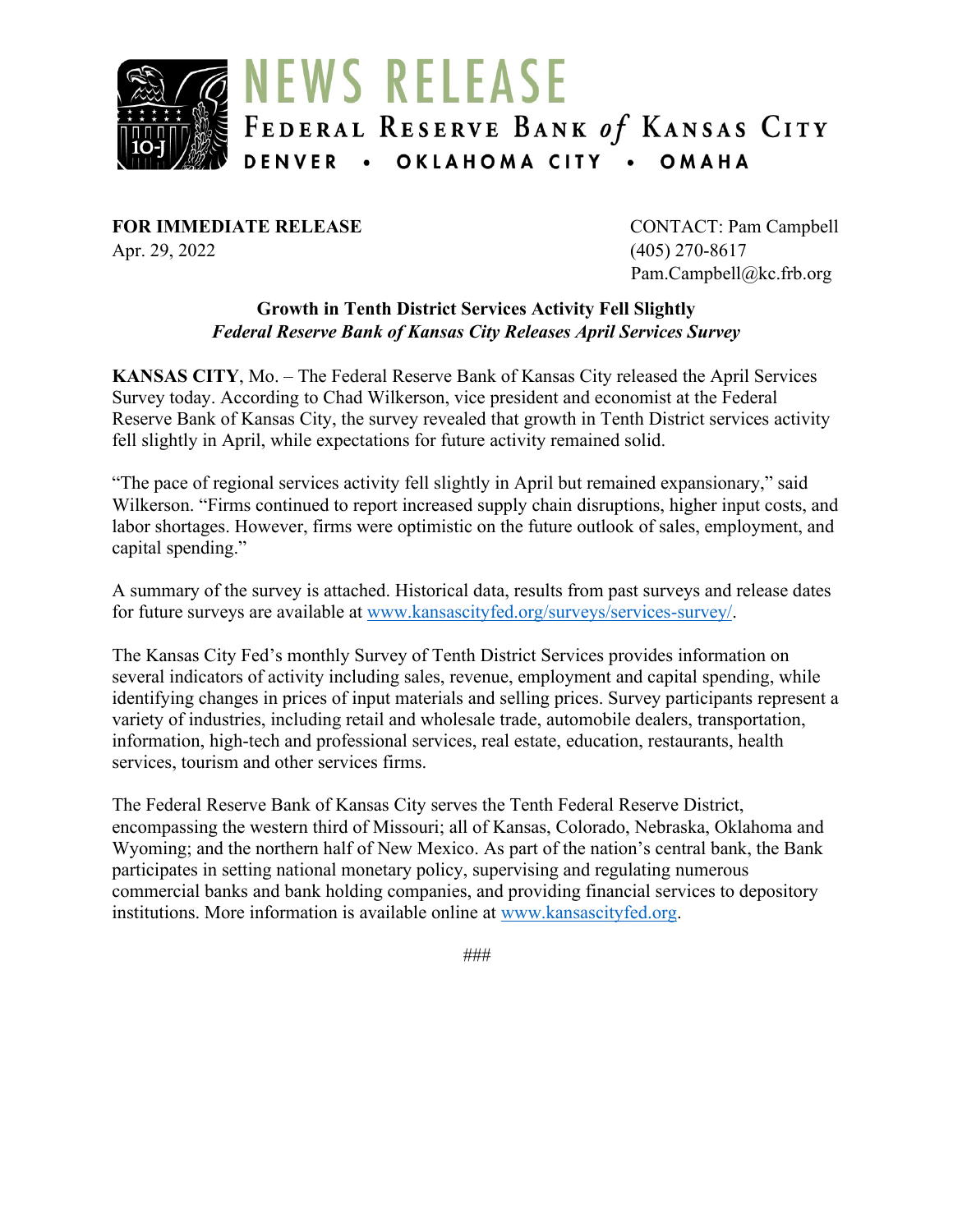## **TENTH DISTRICT SERVICES SUMMARY**

Growth in Tenth District services activity fell slightly, while expectations for future activity remained solid (Chart 1 & Table 1). Compared to the previous month, indexes for input and selling prices decreased somewhat but remained at high levels. Most firms continued to expect selling prices to rise over the next six months while expectations for input prices eased modestly in April.

# **Business Activity Fell Slightly**

The month-over-month services composite index was 20 in April, lower than 30 in March and higher than 12 in February (Tables 1 & 2). The composite index is a weighted average of the revenue/sales, employment, and inventory indexes. Positive revenue and sales were driven by more transportation, food and beverage stores, and health care services. However, growth eased for wholesale trade, professional/high-tech services, hotels, and restaurants. Additionally, real estate and auto activity declined. Month-over-month indexes pace of growth slowed in April for sales, hours worked, and wages and benefits indexes. The credit conditions index jumped back into positive territory, and inventory indexes inched higher. The year-over-year composite index increased slightly from 27 to 32, as the sales, hours worked, wages and benefits, and inventory indexes continued to expand compared to a year ago. Expectations for services activity remained solid in April with the future composite index basically unchanged from last month, driven by higher indexes for future inventories, capital expenditures, and employment.

## **Special Questions**

This month contacts were asked special questions on the change in the number of job openings since the beginning of the year and the impact of COVID-induced lockdowns in China. In April, 34% of firms reported a slight increase in the number of job openings compared to the beginning of the year, and 17% reported a significant increase (Chart 2). As a result of the COVID-induced lockdown in China, 66% of firms reported higher supply chain disruptions and 56% reported higher input prices (Chart 3). A significant share of firms reported no change in hiring, capital spending, and demand. However, 23% of firms reported facing lower inventories due to the COVID-induced lockdown in China.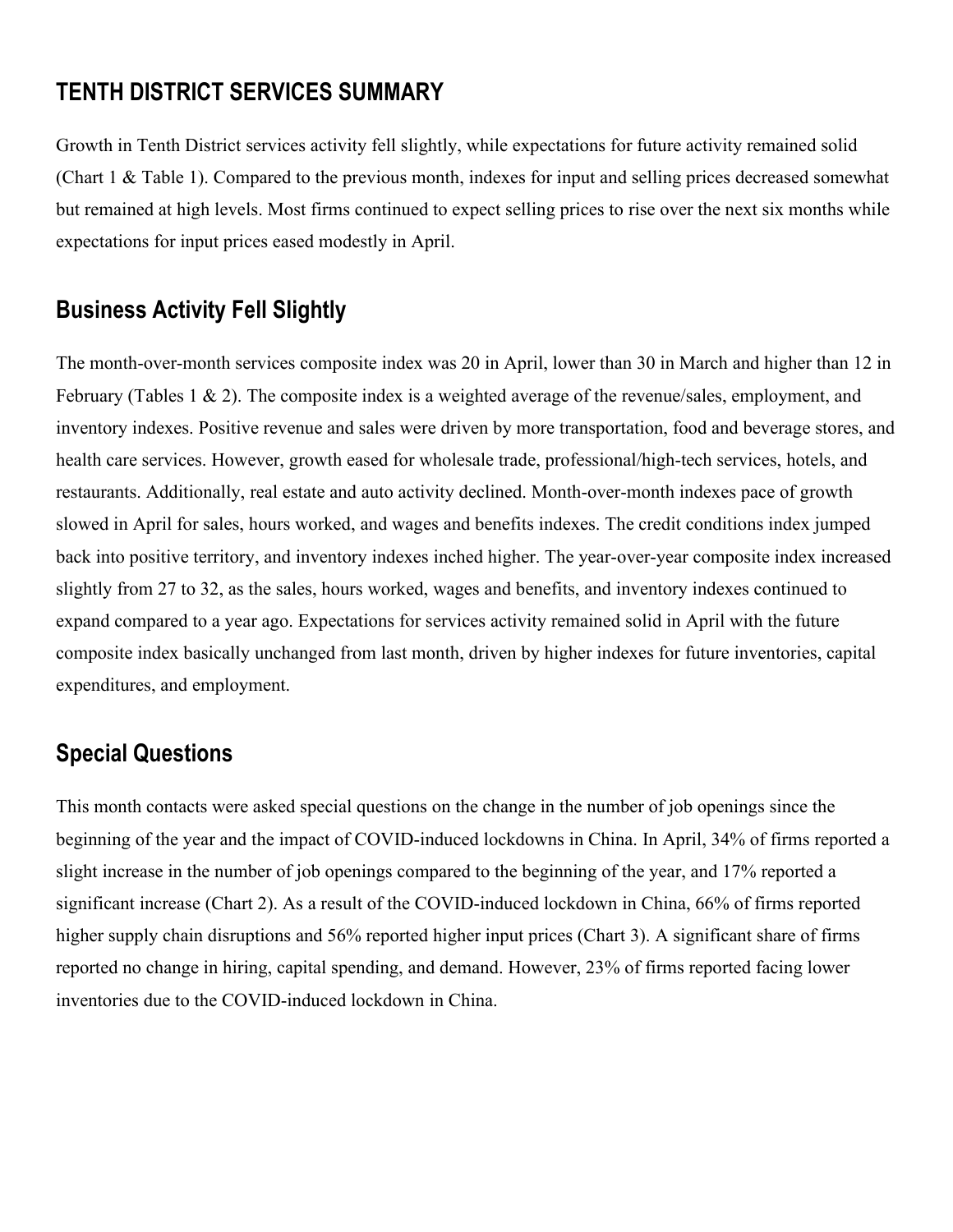## **Selected Services Comments**

"We're seeing weekly increased costs for inputs and new projects are realizing significant price increases, as well as construction & equipment materials with unusual lead times."

"Our business/demand has really slowed down since Jan. 1. On top of that, the vehicle inventory and parts availability have gotten worse. We are still minus some key employees."

"Thus far we have only seen marginal price increase and/or supply chain disruptions, however, it is very early, and we anticipate our challenges to be exacerbated soon."

"China and interest rates have no direct impact on our ability to make or sell our product (certainly may have an indirect impact as it effects the overall economy). But it will impact our ability to upgrade technology - etc."

"Biggest challenges continue to be finding people to hire that have necessary skills and the impact of higher inflation on the willingness of our customers to spend."

"We are combating finding and locating employees…Many of the recruiting platforms that we utilize are beginning to increase subscription prices making it difficult for us to sustain profitability even after we have decreased our overhead during the height of the pandemic."

"People are moving around to new jobs because of the high offers being made to attract people."

"As interest rates increase, we are starting to see more hesitation from customers in purchasing."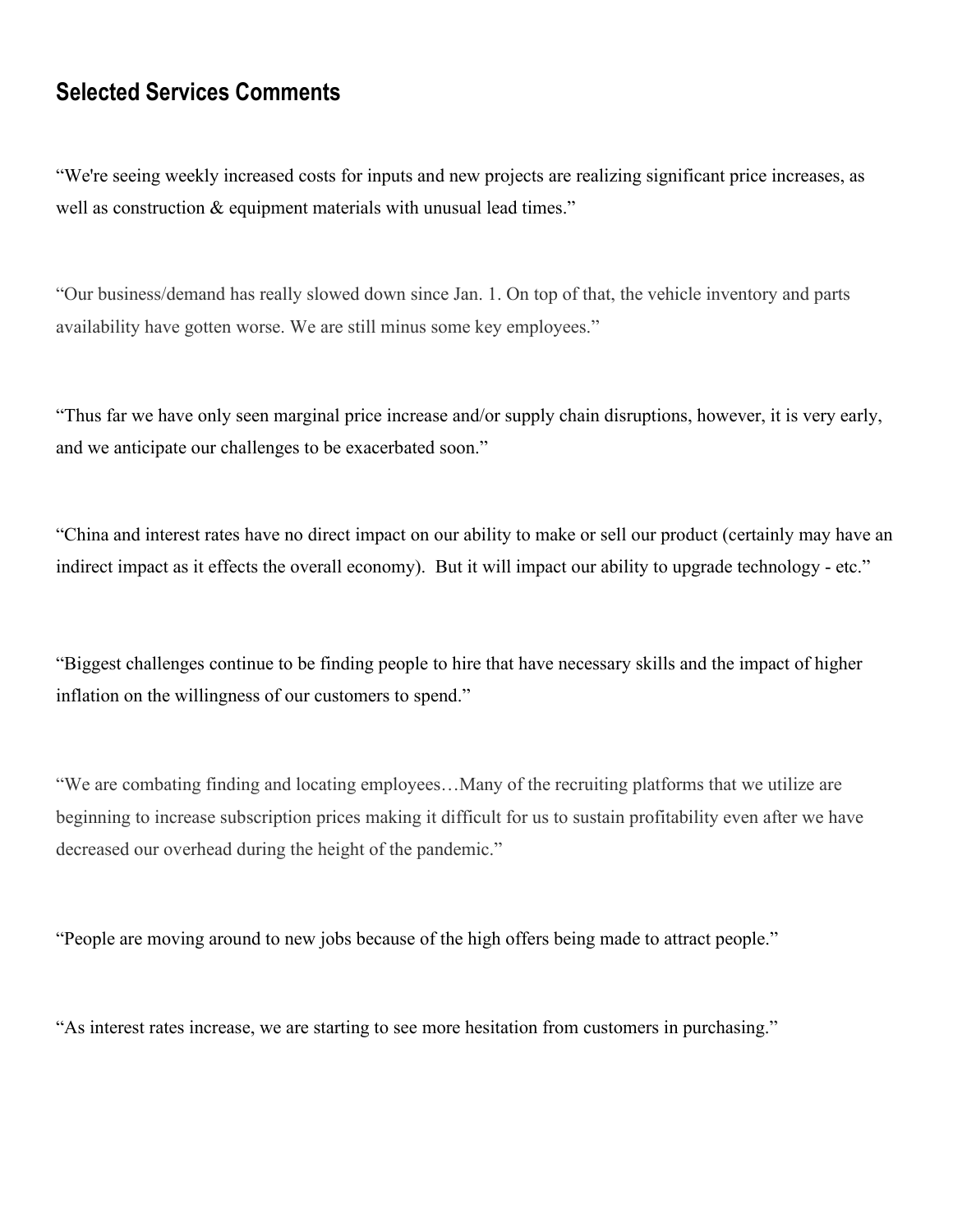### **Table 1. Summary of Tenth District Services Conditions, April 2022**

|                                    |          | April vs. March<br>$(percent)^*$ |                 | April vs. Year Ago<br>(percent)* |           |          |                | <b>Expected in Six Months</b><br>$(percent)^*$ |                    |    |    |                          |                    |                |
|------------------------------------|----------|----------------------------------|-----------------|----------------------------------|-----------|----------|----------------|------------------------------------------------|--------------------|----|----|--------------------------|--------------------|----------------|
|                                    |          | No                               |                 | Diff                             | <b>SA</b> |          | N <sub>o</sub> |                                                | Diff               |    | No |                          | Diff               | <b>SA</b>      |
| <b>Plant Level Indicators</b>      | Increase |                                  | Change Decrease | Index <sup>^</sup>               | Index*^   | Increase |                | Change Decrease                                | Index <sup>^</sup> |    |    | Increase Change Decrease | Index <sup>^</sup> | Index*/        |
| Composite Index                    |          |                                  |                 | 28                               | 20        |          |                |                                                | 32                 |    |    |                          | 39                 | 42             |
| <b>General Revenue/Sales</b>       | 51       | 29                               | 20              | 31                               | 18        | 62       | 16             | 22                                             | 41                 | 61 | 20 | 19                       | 43                 | 44             |
| Number of Employees                | 41       | 41                               | 17              | 24                               | 21        | 48       | 26             | 26                                             | 22                 | 53 | 37 | 10                       | 43                 | 47             |
| <b>Employee Hours Worked</b>       | 36       | 53                               | 11              | 24                               | 15        | 46       | 43             | 11                                             | 34                 | 41 | 53 | 6                        | 36                 | 34             |
| Part-Time/Temporary Employment     | 16       | 79                               | 6               | 10                               | 8         | 23       | 71             | 6                                              | 17                 | 22 | 74 | 4                        | 17                 | 20             |
| Wages and Benefits                 | 49       | 49                               | 3               | 46                               | 48        | 87       | 9              | 4                                              | 83                 | 69 | 27 | 4                        | 64                 | 71             |
| <b>Inventory Levels</b>            | 33       | 59                               | 9               | 24                               | 21        | 40       | 46             | 14                                             | 26                 | 33 | 56 | 11                       | 21                 | 27             |
| Credit Conditions/Access to Credit | 10       | 84                               | 6               | 4                                | 4         | 13       | 79             | 9                                              | 4                  | 10 | 81 | 9                        | 1                  | $\mathfrak{D}$ |
| Capital Expenditures               | 26       | 69                               | 6               | 20                               | 21        | 34       | 56             | 10                                             | 24                 | 34 | 61 | 4                        | 30                 | 37             |
| <b>Input Prices</b>                | 69       | 31                               | $\mathbf{0}$    | 69                               | 74        | 81       | 16             | 3                                              | 79                 | 63 | 31 | 6                        | 57                 | 63             |
| <b>Selling Prices</b>              | 56       | 41                               | 3               | 53                               | 56        | 80       | 16             | 4                                              | 76                 | 67 | 27 | 6                        | 61                 | 67             |

\*Percentage may not add to 100 due to rounding.

^Diffusion Index. The diffusion index is calculated as the percentage of total respondents reporting increases minus the percentage reporting declines. \*^Seasonally Adjusted Diffusion Index. The month vs. month and expected-in-six-months diffusion indexes are seasonally adjusted using Census X-13.

Note: The April survey was open for a five-day period from April 20-25, 2022 and included 70 responses from firms in Colorado, Kansas, Nebraska, Oklahoma, Wyoming, northern New Mexico, and western Missouri.

### **Chart 1. Services Composite Indexes**

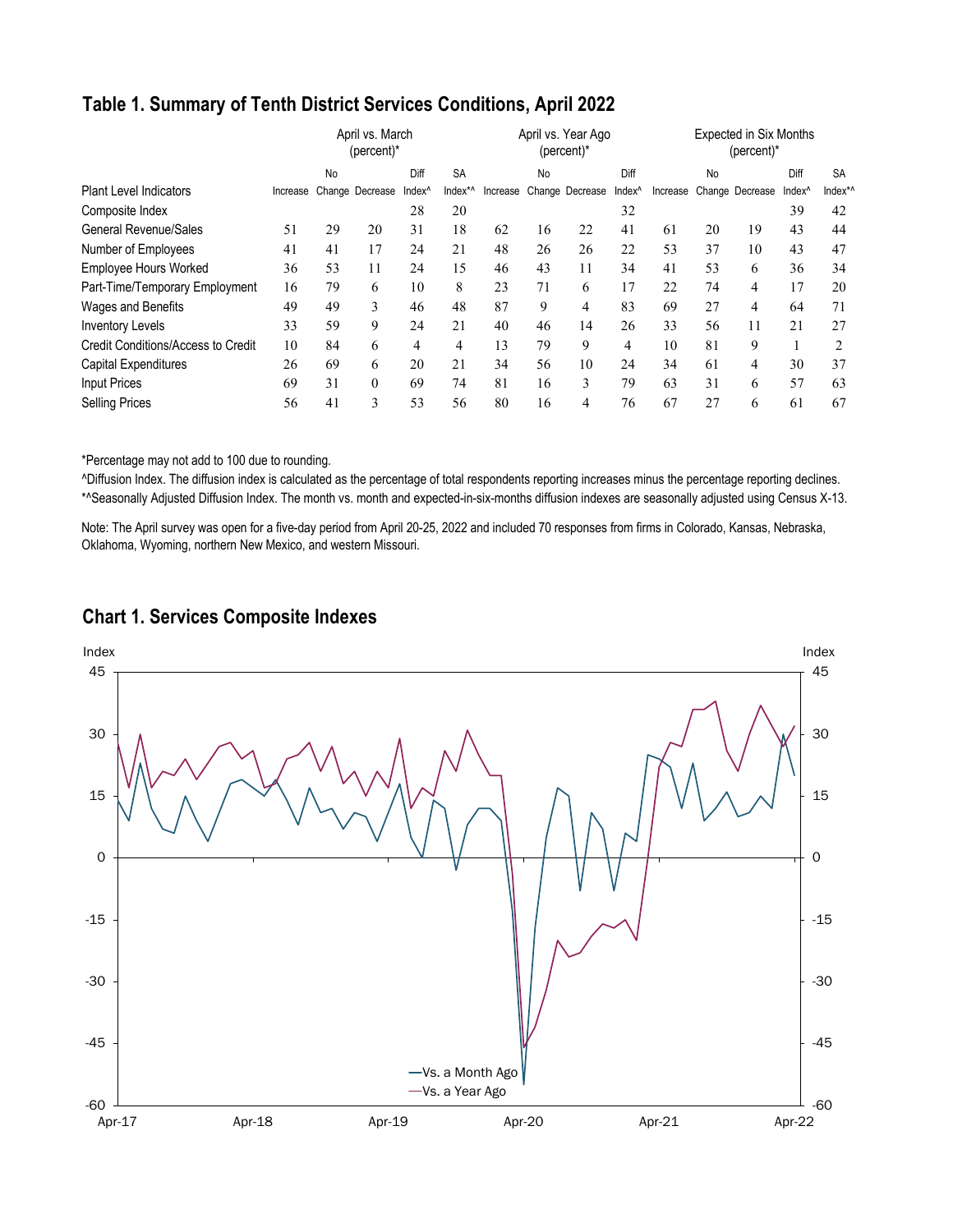

### **Chart 2. Special Question: How have the number of job openings changed for your firm since the beginning of the year?**

**Chart 3. Special Question: How would COVID-induced lockdowns in China affect the following for your business?**